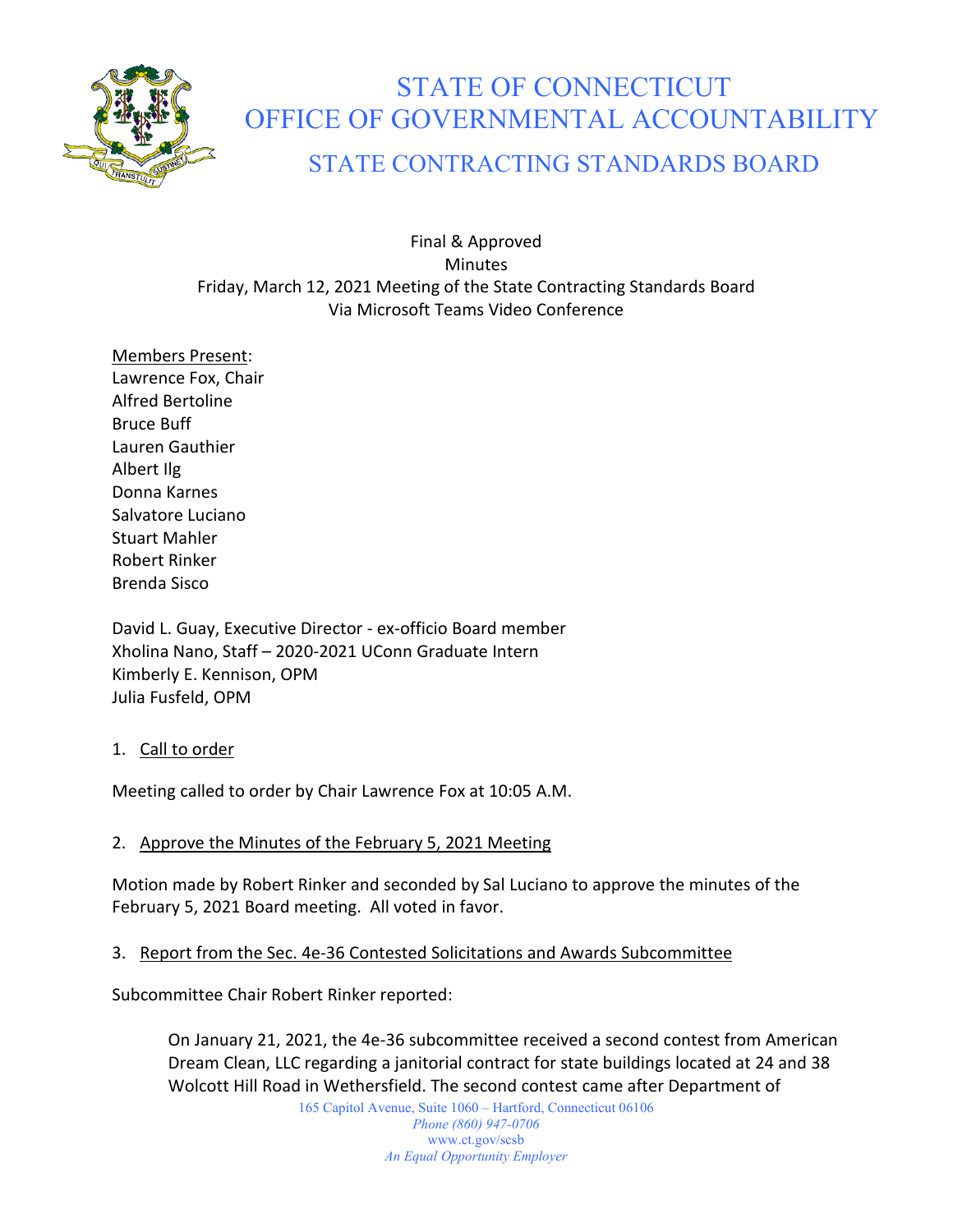Administrative Services (DAS) responded to an information request from American Dream Clean, LLC. In the first contest filed in December 2020, the subcommittee dismissed the contest without prejudice because of the pending information request and the statutory requirement that the subcommittee must issue a decision within 30 days of receiving a contest.

Upon the receipt of the contest, it was forward to DAS for response. DAS respond to the contest in writing and that response was forwarded to American Dream Clean, LLC. The subcommittee had additional questions for DAS and DAS promptly responded to those questions. Those questions from the subcommittee and DAS's response were also forwarded to American Dream Clean, LLC.

Prior to the subcommittee's meeting on February 17th a draft decision was sent to American Dream Clean, LLC and DAS. At the meeting on February 17th, the subcommittee asked the parties in attendance if they had comments on the decision. JP Hernandez, CEO of American Dream Clean, LLC did not respond to the opportunity to comment. Carol Wilson, Director of Procurement for DAS, stated that they had no further comment on the decision.

The subcommittee did not find the procedural elements of the solicitation or award process to have violated state statutes. The subcommittee did not find that the process resulted in an unauthorized or unwarranted, noncompetitive selection process. Consequently, the subcommittee dismissed the contest of American Dream Clean, LLC.

I would like to thank subcommittee members Stu Mahler and Bruce Buff, and Executive Director David Guay of their work and for reviewing the volume of documents in this contest and adhering to the strict timelines for issuing its decision.

Question by Chair Fox for the subcommittee to clarify the time requirement for these types of contests.

Robert Rinker noted that the contest should be filed 14 days from when the bidder knew or should have known, then the workgroup has 30 days to render a decision.

Chair Fox thanked the subcommittee and highlighted the Board's authority in this area, even with quasi-public agencies.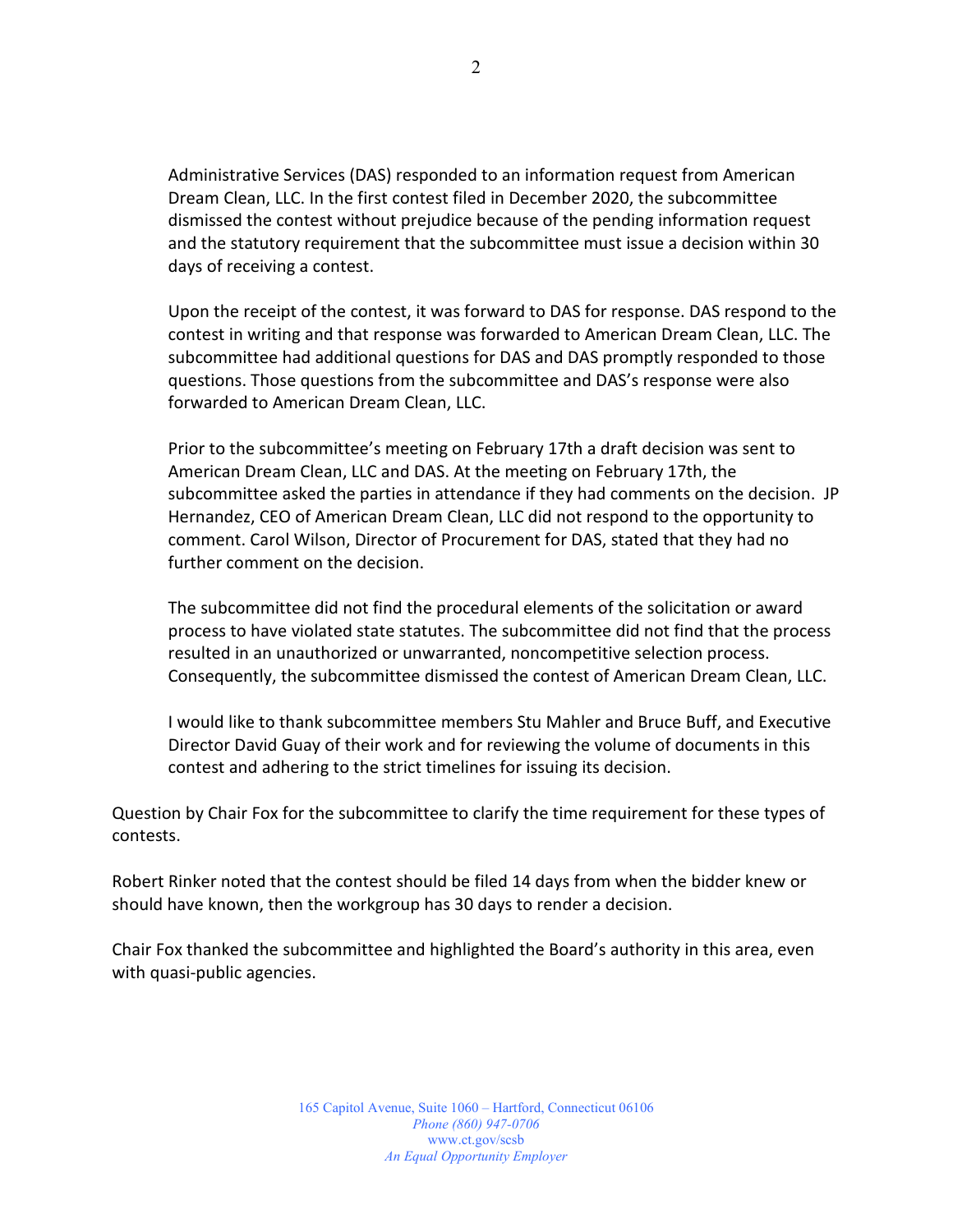#### 4. Privatization Contract Committee Report

Committee Chair Lawrence Fox reported that no matters were pending before the Committee.

#### 5. Work Group Reports

#### a. Report from Audit Work Group

Robert Rinker reported:

The Audit Workgroup completed four audit reports that were previously sent to Board members for final acceptance. Mr. Rinker reported that today's audit workgroup meeting had been cancelled. The workgroup expects to meet next month to take up about five or so reports left.

On February 26, 2021, the Audit Work Group reviewed and voted to present to the Board the following audits for acceptance:

- Division of Criminal Justice
- Office of Health Strategy
- Workers Compensation Commission
- The Office of Policy and Management

Motion made by Robert Rinker and seconded by Lauren Gauthier to accept the report of the Office of Health Strategy. All voted in favor.

Motion made by Robert Rinker and seconded by Lauren Gauthier to accept the report of the Division of Criminal Justice. All voted in favor.

Motion made by Robert Rinker and seconded by Donna Karnes to accept the report of the Workers Compensation Commission. All voted in favor.

Motion made by Robert Rinker and seconded by Stu Mahler to accept the report of the Office of Policy and Management. All voted in favor.

Comment made by Chair Fox explaining the goals of the audit workgroup in trying to audit 1/3 of contracting agencies of the state each year. Chair Fox highlighted the areas the questionnaire covers like procurement process, extent of using competitive bidding, results-based accountability, and staff training. Thanked the audit workgroup for their work and noted that this would be done by staff when funding becomes available.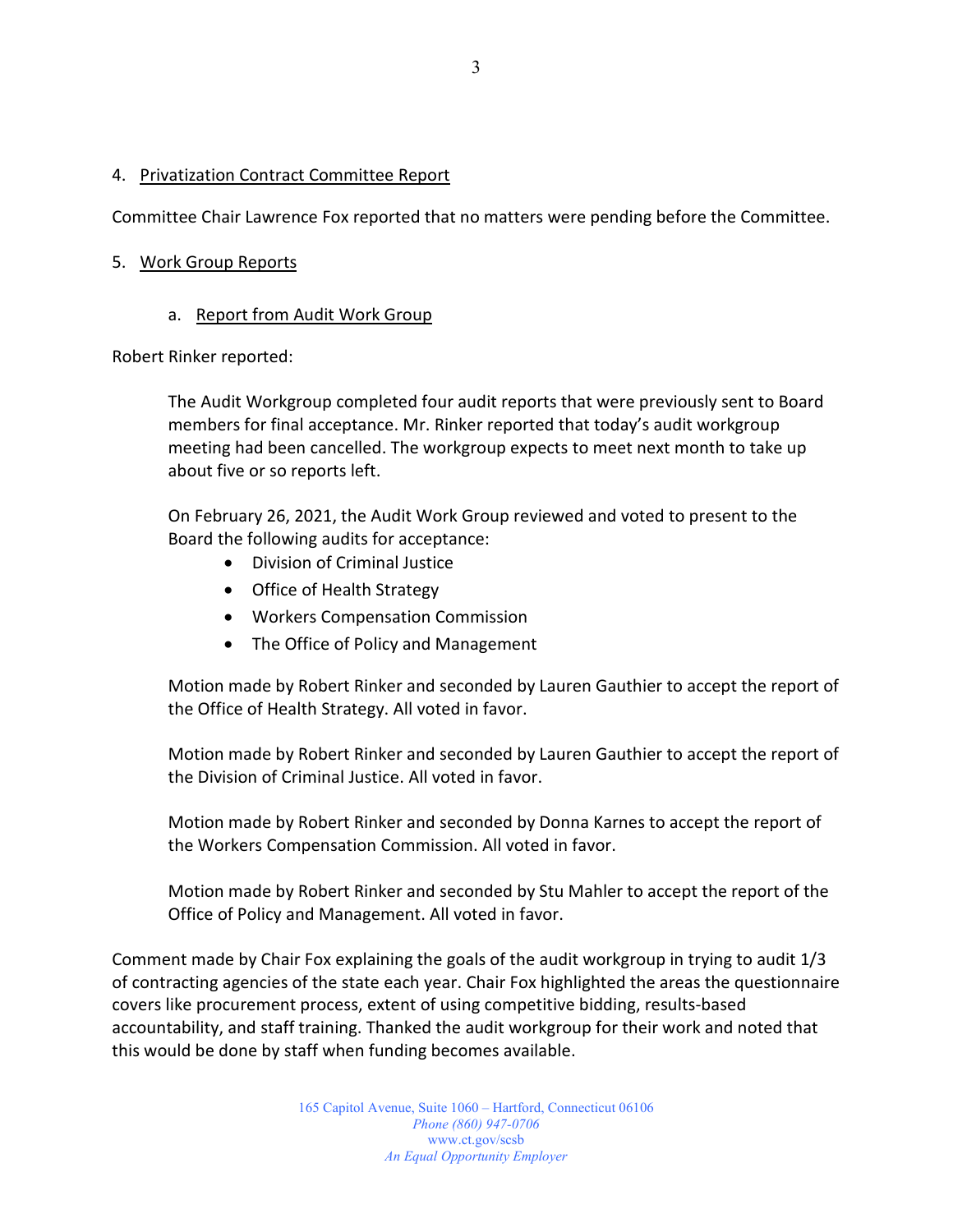#### b. Data Analysis Work Group

Data Analysis Group Chair Alfred Bertoline reported no new business was pending before the workgroup. Discussion concerning the Board working with the Department of Administrative Services and the Office of Policy and Management is ongoing.

### 6. Discussion of Attorney General's formal opinion and whether the Board should advocate for

#### statutory change

Executive Director, David Guay reported:

According to the Attorney General's Opinion of February 25, 2021 the Board's jurisdiction over quasi-public agencies in general is quite limited and the Board's jurisdiction is even more circumscribed with regard to the Connecticut Port Authority. Most of the Board's rights, powers, duties, and authorities extend only to state contracting agencies, as opposed to quasi-public agencies.

The Port Authority's enabling statutes include a provision that excludes certain of the Port Authority's agreements from approval, review or regulation by the Board and other state agencies.

That Attorney General Wrote. "We conclude that the Board's jurisdiction with respect to the Port Authority would primarily be limited to regulating a bidder's contest under Conn. Gen. Stat. § 4e-36 involving a Port Authority contract that did not involve real property. The General Assembly would have to change the statutes to expand the Board's oversight."

According to the Attorney General's Opinion the Board has authority over a § 4e-36 bid contest, appoints the Chief Procurement Officer who may review procurement processes, and quasi-public agencies must use the State's Contracting Portal. According to the Attorney General's Opinion the Board's authority regarding quasipublic agencies is much more limited relative to its authority over state contracting agencies.

The Attorney General's Opinion points out the impact of not filling the vacant Chief Procurement Officer position which has been held vacant since March 2017.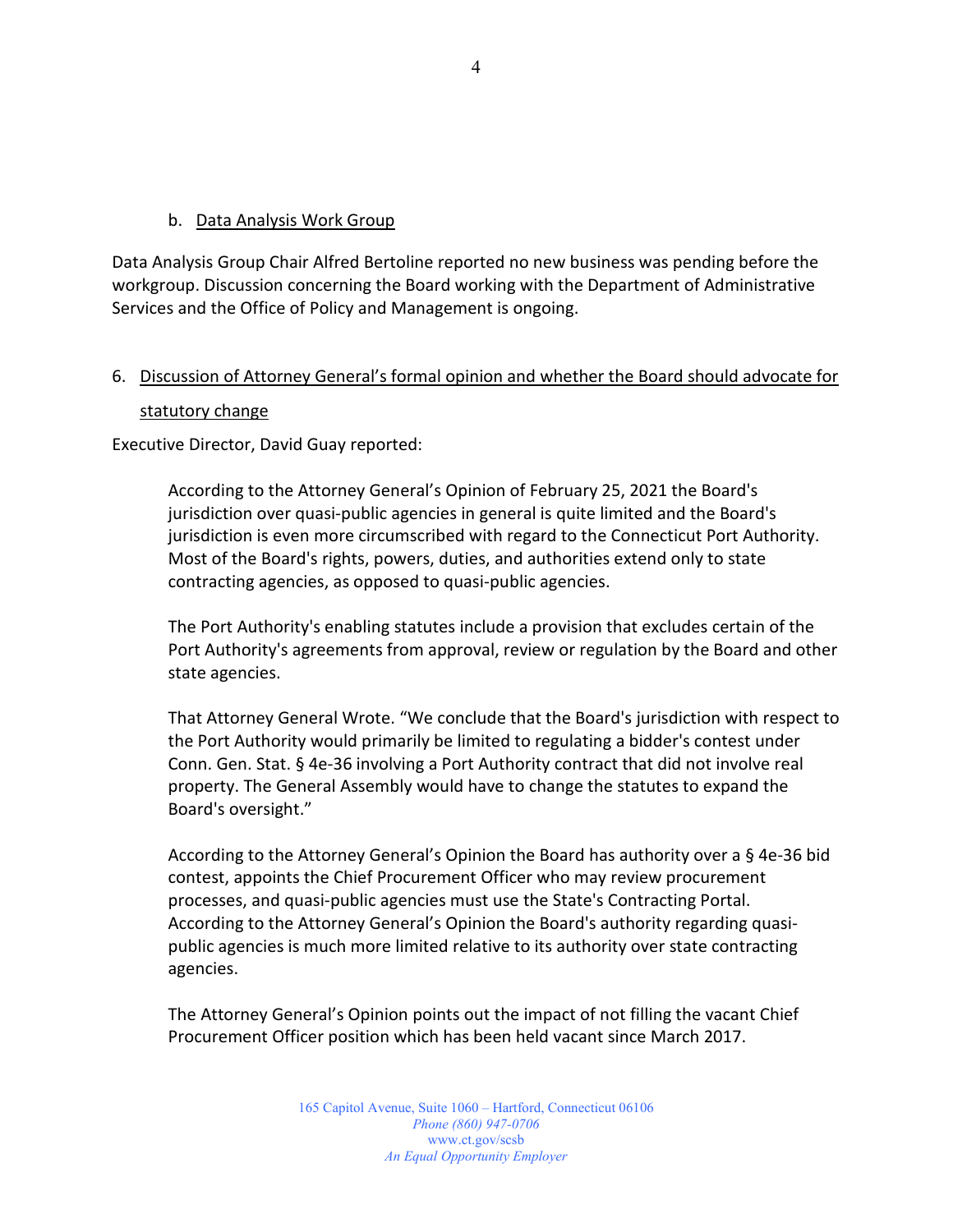The Board without a Chief Procurement Officer for four years deprived the State taxpayers the bare minimum of oversight that the Chief Procurement Officer position provides for in reviewing and monitoring quasi-public agencies procurement processes.

Comments made by Lauren Gauthier regarding whether the Board could take on the duties of the Chief Procurement Officer (CPO) since it was left vacant and whether a request for clarification should be submitted to the Attorney General.

Response made by Chair Fox that he did not see a request necessary since the Board appoints the CPO and it is within the authority of the board to take on the responsibilities if the position is not filled.

Comment made by Lauren Gauthier to make the legislators aware of the limited authority of the Board over quasi-public agencies due to the limiting language in the statutes of quasipublics.

Comment made by Donna Karnes regarding considering changing or going to the legislature to make sure we have jurisdiction over what we find in our observations of quasi-public to address what no one seems to be watching.

Response by Chair Fox to Ms. Karnes's comment is that the Board takes such a position on it in this current meeting. No need for a motion, yet open to further discussion.

Comment made by David Guay that the opinion by the AG's Office was sent to the leadership of both chambers, Chairs of the Appropriation Committee, Chairs of Government Administration and Elections Committee, and any authors or co-authors of bills that had something to do with quasi-public agencies.

Comments by Chair Fox recognizing that some work from the Auditors of Public Accounts who already have jurisdiction have made some finds, yet they do not see it as their role to dig deep into the procurement policies of the quasi-publics. Also, there may be ethics agencies that may have some authority over this area as well.

Comments by Brenda Sisco seeking clarification on what role Chair Fox has had already in advocating for the discussed topic and reactions so far.

Response by Chair Fox noted he has testified at a public hearing opposing a bill regarding private-public partnerships removal of oversight by the Board (SB920). Chair Fox referenced two other bills before the legislature that look to bring more oversight to quasi -publics and their importance.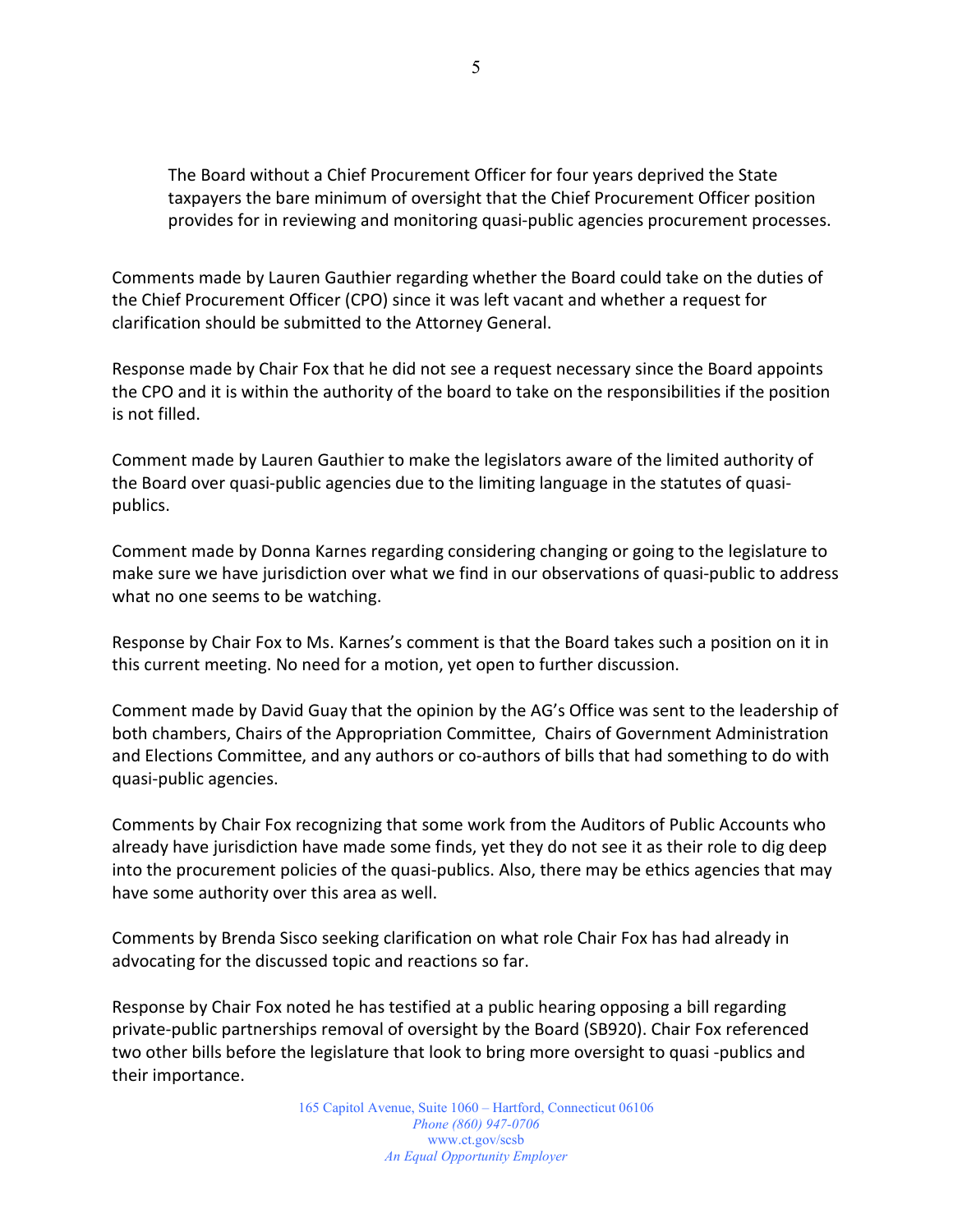Comments made by Brenda Sisco inquiring about the Board's plan to address this new area of jurisdiction should there be no additional funds committed by the Appropriations Committee and Governor's budget.

Comments made by Chair Fox regarding much needed resources for staff and the responsibility of the Board to sound and alarm as a watchdog agency about insufficient measures.

Comments made by Brenda Sisco regarding the Board taking more follow-up measures with legislators about the work of the Board and needs.

Comments made by Robert Rinker regarding the ability of the Board to appoint a Chief Procurement Officer, even a board member, for the role.

Comments made by Salvatore Luciano raised similar concern as comments raised by Brenda Sisco.

In response, David Guay commented that if there is no change in staff and scope of authority increases regarding quasi-public agencies, the Board will be in a similar situation as they are now since the Board is already doing an initial review of these types of complaints for observations and legislative recommendations.

Comments by Albert Ilg regarding the past four years of appropriations requests being unmatched. The Board assumes the responses are in good faith and that the legislature is indeed interested in the work, and Mr. Ilg hopes to think the executive branch is just as interested. The Board has identified several questions and Mr. Ilg is struck by the redacted information that does not allow the Board to do the even most preliminary of any type of analysis.

Comments by Chair Fox regarding making it the intention of the Chair and Board to be as loud as possible before the legislature on the accountability over quasi-public agencies and the resources the Board needs.

# 7. Report from the CPA MIRA Special Committee

Executive Director, David Guay reported:

The special committee was formed to split tasks up of looking at both MIRA and CPA. Bruce Buff took a deep dive into MIRA and Lauren Gauthier made observations into the CPA. These reports were distributed earlier to the Board members.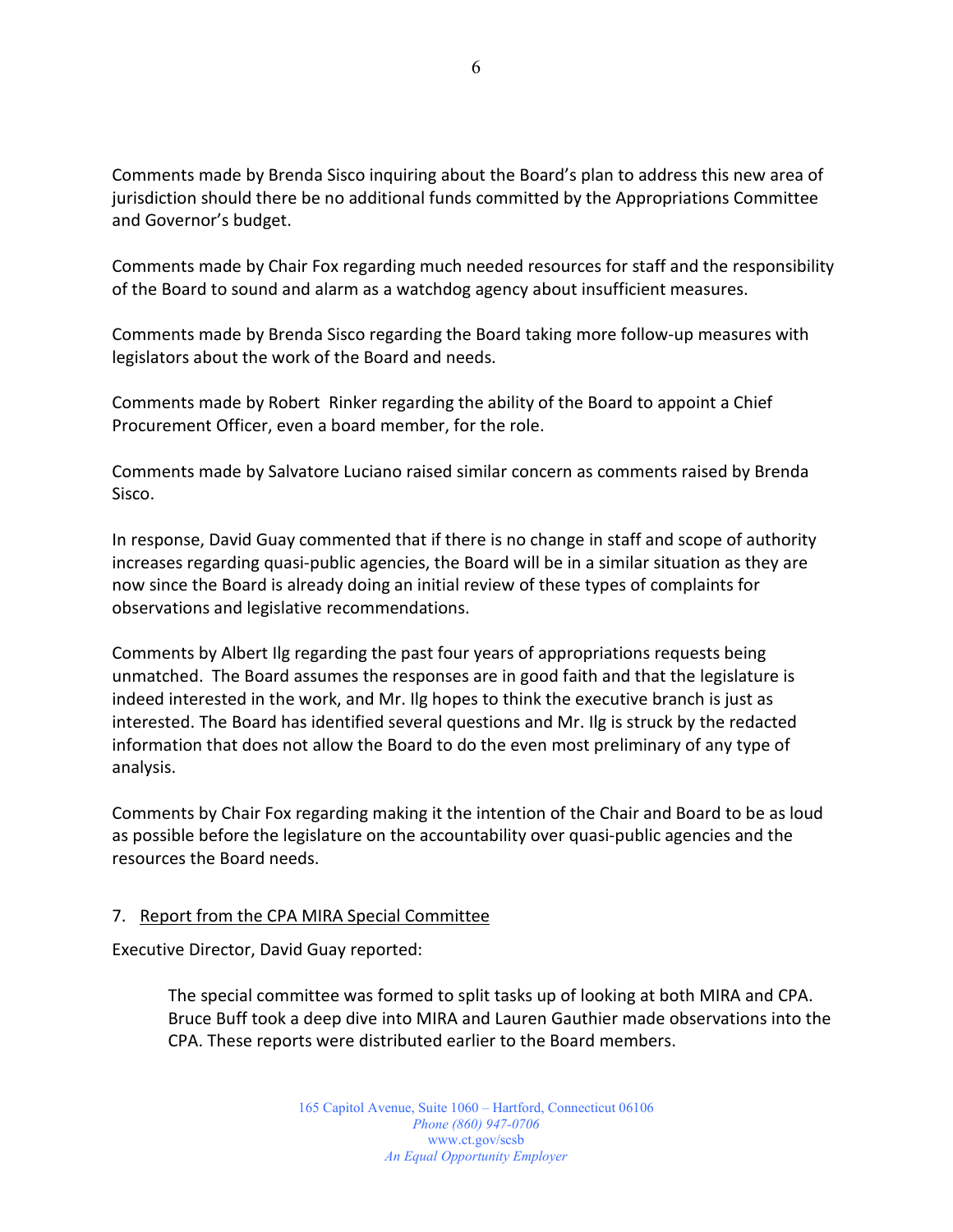Bruce Buff Reported on MIRA:

The State Contracting Standards Board CPA MIRA Special Committee general observations regarding the Materials Innovation and Recycling Authority (MIRA), previously the Connecticut Resources Recovery Agreement (CRRA) are summarized below.

This organization was established in 1973 as a quasi-public agency. Though the Attorney General's opinion of February 25, 2021 states that the Board's jurisdiction over quasipublic agencies is quite limited, under General Statute Sec. 4e-2g2 the Board may conduct a review and monitor the procurement processes of state contracting agency, and include quasi-public agencies.

On December 17, 2020, the Board received a formal complaint concerning procurement of goods and services at MIRA's Hartford facility, which is responsible for the development and operation of systems and facilities that turn municipal solid waste into useful materials. The CPA MIRA Special Committee, based on the supporting material from the complainant and complainant interview on February 12, 2021, made several observations.

The CPA MIRA Special Committee discussed the complaint during two special meetings on March 3, 2021 and March 11, 2021 to look into MIRA's self-imposed rules and regulations to determine if they were sufficient to ensure fair, transparent, and costeffective procurement of goods and services, and whether they contribute to good stewardship of public funds.

Concerns in the complaint noted irregularities in how MIRA managed their procurements, specifically of a refurbished engine from Wood Group, Pratt & Whitney, that seemed like MIRA's jets facilities operator received quotes on different days.

When quotes were submitted or when they were received is not significant if they arrived at MIRA before the requested due date and time. However, standard procurement practices require that all proposals be date and time stamped in, with the unopened proposals locked in a file cabinet until the opening date and time.

A reading of the MIRA procurement manual (updated November 20, 2014) merely states that competitive bids are required, but no specific process is described. The CPA MIRA Special Committee lacks more specific details to indicate if the MIRA procedures resulted in a procurement that was fair and transparent. The CPA MIRA Special Committee cannot determine if MIRA conducted a public bid opening. An initial review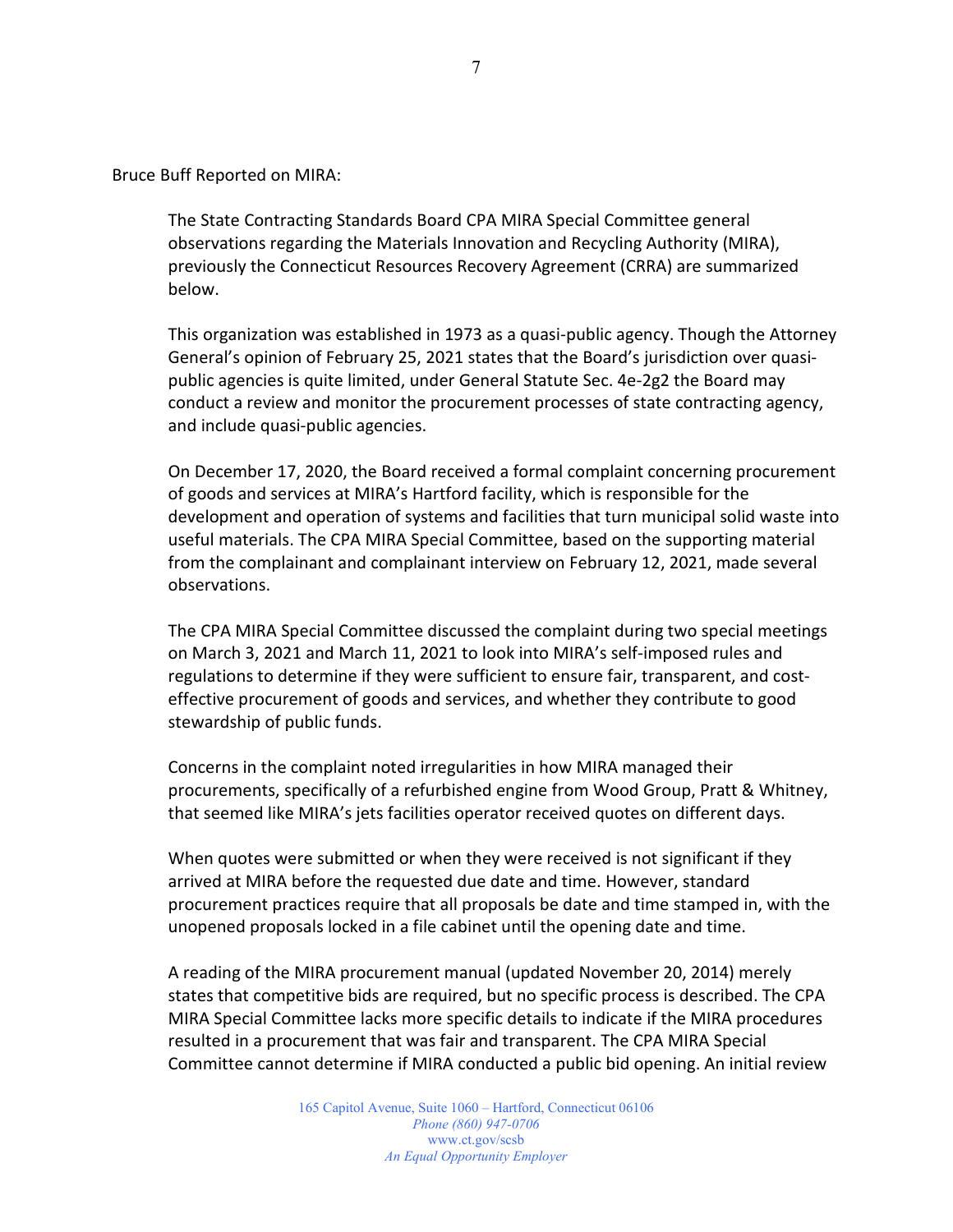of the MIRA procurement manual finds that it does not reference State procurement regulations.

MIRA's process for handling exceptions to the competitive bid process, according to their procurement manual, lists numerous exceptions including those for "special capability," sole source for over 3 years, approved suppliers by the Department of Administrative Services (DAS), the Department of Transportation (DOT), etc. (CPA MIRA Special Committee needs clarification on meaning of terms), all to be approved by either the President or Chairman of MIRA. Therefore, it seems this process does not provide for the approval of an overseeing independent authority to ensure an objective review.

The CPA MIRA Special Committee's preliminary observation is that MIRA has their own rules and regulations and operates independently of any oversight. It is unknown if It follows best practices in their managing of procurements. MIRA also delegates some procurement to NAES Corporation, which does require solicitation of competitive bids for procurement over \$5,000, but again no process is defined. An interesting provision in the MIRA/NAES agreement is that NAES "shall nominate on-site responsible individuals authorized to sign and issue Purchase Orders for goods and services." No other qualifications are specified.

An initial review of the issue MIRA had with ET&L, wherein the supplier neglected to install overcurrent protection as required in the original design seems to indicate that there was some lapse in the MIRA sign-off procedures required prior to final payment to a supplier. MIRA had to have ET&L correct the problem and provide reimbursement for costs incurred as a result of this issue. The CPA MIRA Special Committee observation is that this could be an indication of lax controls at MIRA.

This cursory review of MIRA procedures indicates a concern about MIRA's processes and lack of control needed to ensure the efficient use of public funds. It is only through proper oversight that concerns, such as discussed here by this Board, can be remedied. Allowing quasi-public agencies to continue to operate without oversight does a disservice to the people of the State of Connecticut.

Comments made by Robert Rinker regarding the Board's authority under Sec. 4e-36 if there was a bidders contest. The Board is challenged when trying to enforce this and cannot nullify a contract under CGS 4e-34. Another example mentioned is if there was a case where a bidder did participate in campaign contributions and the committee identifies them as ineligible, the Board is challenged again and cannot disqualify them. Mr. Rinker asks the question, "so then what is the remedy if there was a violation?"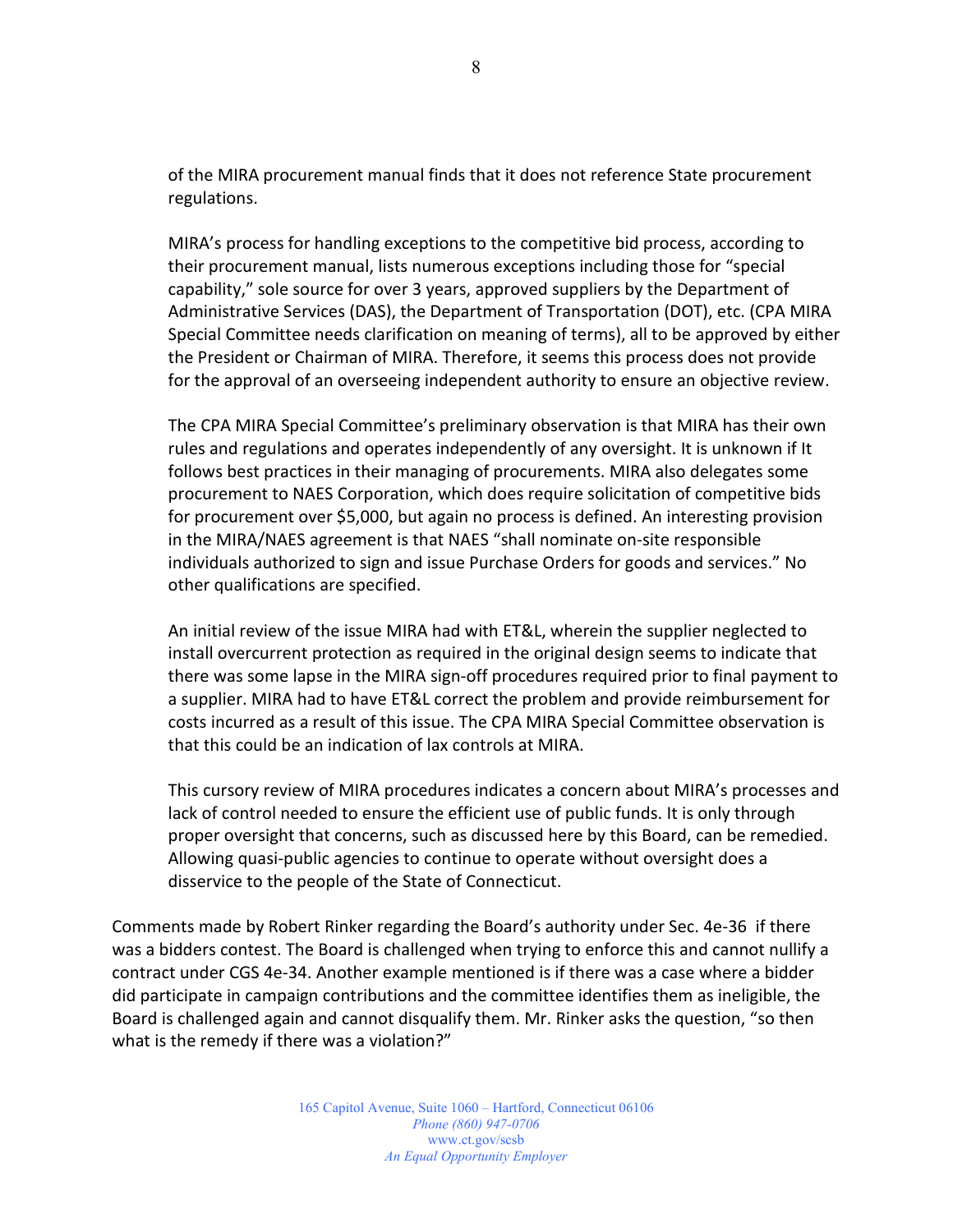Comments made by Stuart Mahler complimenting the Board for the observations and for noting some can use Sec. 4e-36 to file a complaint and requests that there should be further discussion about the topic.

Comments made by Chair Fox that the Board has a number of questions and the quasi-public agencies might not have the resources to do the work we expect them to do.

Lauren Gauthier Reported on CPA:

The Board received complaints regarding the CPA's handling of the State Pier, in late 2020. The Board, based on a preliminary review of documents from the CPA, made several observations and identified areas of concern.

The Harbor Development Agreement signed by the Connecticut Port Authority, Gateway New London LLC, and Northeast Offshore LLC is a public-private partnership committing state bonded funds, resources and assets to the development of the State Pier in New London for use by Orsted-Eversource and their affiliates to assemble and deploy wind turbine generators. This agreement was signed February 11, 2020. Other contracts have been signed prior to and since the Harbor Development Agreement was executed (see Table 1).

The CPA entered into a questionable contract with Seabury, a venture capital group, to provide strategic advisory services including the creation of an RFP for State Pier development and operations. This contract was executed at a cost of \$219,500 plus reasonable expenses as well as an additional \$523,000 "success fee" settlement for completing the work that they were originally contracted and paid to do. This amount was negotiated as a settlement agreement. Chairman Kooris told the Day Paper that this amount was less than Seabury Maritime claimed they were due, and that it avoided excessive legal fees and the uncertainty if a settlement could not be reached. The Board inquired about the formula to calculate this fee; this information has not yet been provided. There has not been provided any clarity on how and why this contract was constructed this way.

The RFP response by Gateway New London to become the Port Operator for CPA had significant redactions that would have provided clarity as to whether key objectives of the RFP were being addressed and in what way. While some information was put in the initial RFP solicitation and consequential concession agreement signed by Gateway New London and the CPA regarding wind turbine generators, very little information was provided about the WTG operation that is well-known to be the primary endeavor of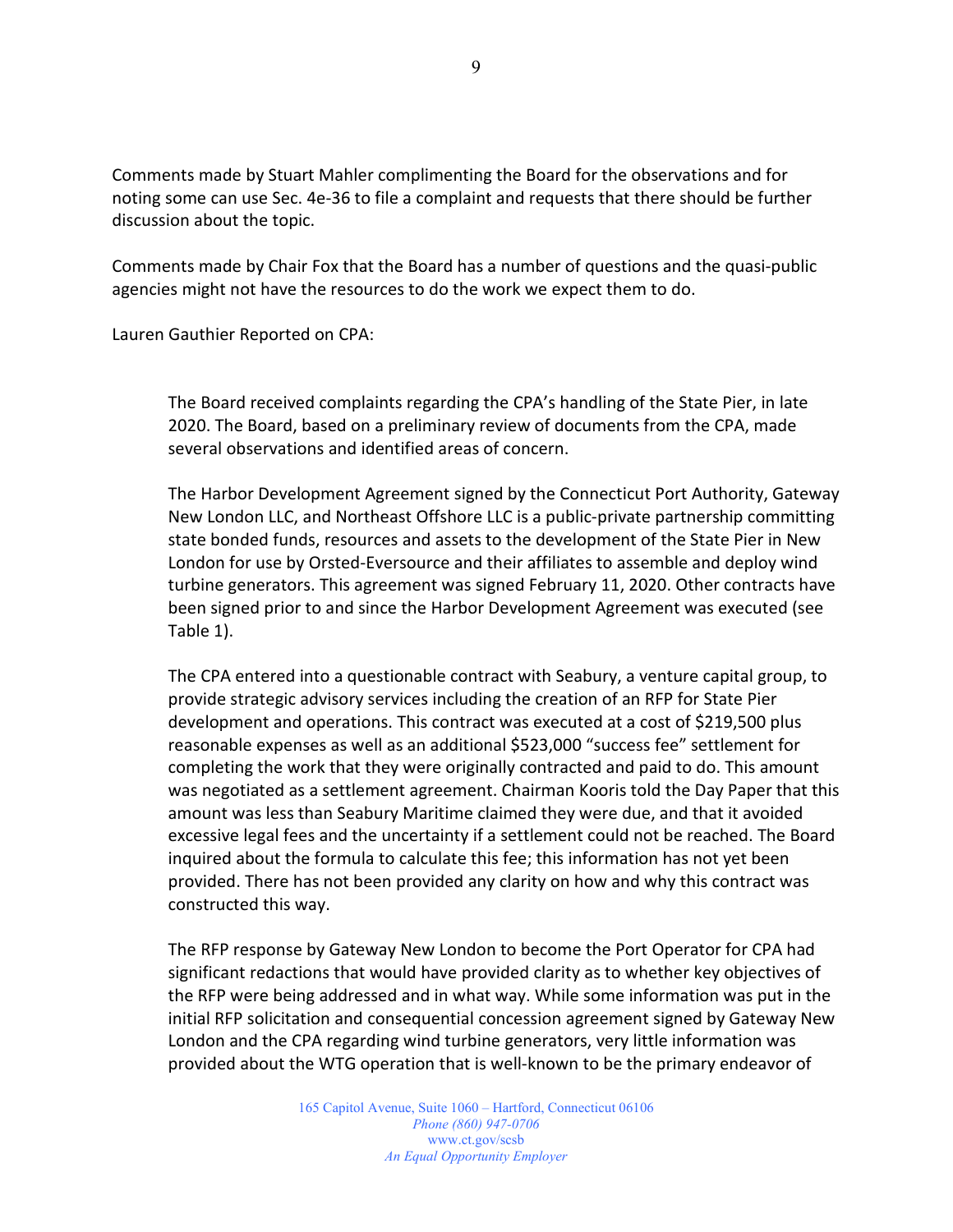the State Pier redevelopment. Of Gateway New London's RFP response provided to the Board by the CPA, 14 of 17 pages describing the business plan were redacted.

The Northeast Offshore project appears to have taken over the entire State Pier, driving out current users and potentially affecting the port's ability to increase and diversify cargoes and multi-modal transportation methods as envisioned in the RFP. Despite this, the concession agreement reviewed by the Board lacks further details regarding wind energy operations. The few sections that do discuss a wind energy operation include a number of redactions. The Board does not have the information necessary to ascertain if and/or what metric of accountability the concessionaire is being held to in relation to North East Offshore's efforts. As well, there is a section that allows the CPA to at any time enter into an arrangement without the consent of Gateway New London for the use of all of the State Pier for a wind-energy company (excerpt attached). This appears to run contrary to the objectives of the RFP to protect access to current users and increase and diversify users at the Port and there appears to be an issue with the lack of transparency around accountability controls.

The Harbor Development Agreement included an "Environmental & Remediation Agreement" between state contracting agency DOT and CPA. The provided agreement did not contain specific provisions "whereby the employment and utilization of green remediation technologies shall be accorded due consideration" as required by CGS Sec. 4e-50. The Board should consider requesting documentation from DOT for any and all bid, proposals and contracts related to ensure the remediation of the site are meeting the requirement of CGS Sec. 4e-50.

The \$4.4 million Purchase of Services agreement entered into by North East Offshore and Moffat & Nichol states that CPA has enlisted the help of OPM and DAS, who will, "provide Project construction administration and management oversight and services, inclusive of planning, engineering, architectural, schedule analysis, estimating, budgeting, value engineering, cost controls, solicitation of contractors, bidding, award, financial management, construction oversight and legal." This includes public bidding of construction work. What is unclear is what, if any, formal arrangement has been made between North East Offshore and CPA, Office of Policy and Management (OPM), and the Department of Administrative Services DAS to ensure that this work for a private developer is being done. These services are crucial to project management, and especially a project this large. While no state contracting agency or quasi-public is specifically a party to this agreement, there are conditions being placed onto state contracting agencies and the CPA. The Board should consider inquiring into what, if any, contract for services or MOU/MOA has been established between CPA, OPM and DAS and North East Offshore to provide state services to this private developer.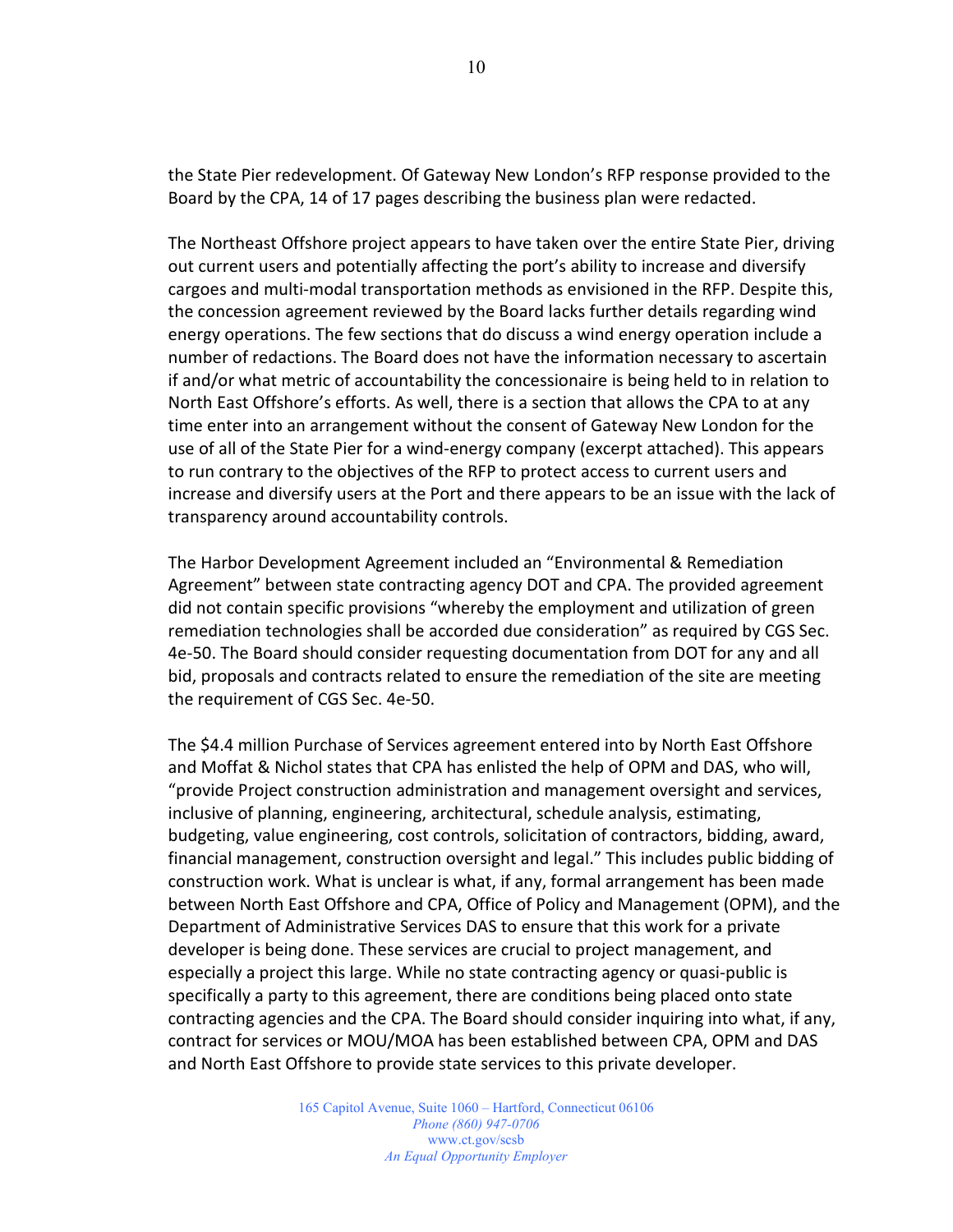The Attorney General issued a ruling that quasi-publics were exempt from the Board's authority, with some caveats. This includes the requirement by CGS Sec. 4-261(c) that public-private partnerships be reviewed under the provisions of 4e-16 regardless of whether such services were previously privatized. This did not occur at the time the Harbor Development Agreement was signed but is a moot point in light of the Attorney General's opinion. A legislative remedy appears to be the only course of action to provide clarity on the purview and power of the Board.

Comments made by Robert Rinker sharing the same comment as before regarding no effective remedy for bidders' contest. Noted the duration of the contract that was longer than the Board was expecting.

Comments made by Laruen Gauthier regarding the section "minimal scope" and commitments should the project go in that direction.

Comments made by Chair Fox regarding the reports as observations to shine a light for the legislature and to address areas that the Board believes to be a lack of accountability.

#### 8. Conversation with Kimberly Kennison and Julia Fusfeld

Kimberly Kennison and Julia Fusfeld presented a slide deck before the Board addressing the following four questions (slides sent to Board members, available upon request). Questions regarding the presentation by Board members are to be sent directly to OPM Secretary.

- 1. What are Julia and OPM's priorities for the coming year?
- 2. What is being done to promote a culture of competitive bidding?
- 3. How is OPM reducing the granting of waivers from competitive bidding?
- 4. What is the status on the three-year procurement plans from the state agencies?

Topics covered in the slides included

- OPM Procurement Reform Context
	- $\circ$  Secretary McCall's email to all agencies regarding heightened expectations for competitive procurement
	- o Spearheaded several initiatives to improve processes, policies, and procedures related to increasing competitive procurement
	- o OPM procurement reform four phases
		- **Phase 1: revamp OPM's reporting systems to ensure more accurate** tracking of procurement
		- **Phase 2: implement efforts to increase procurement transparency**
		- **Phase 3: Support agencies in meeting procurement needs during** Covid-19 crisis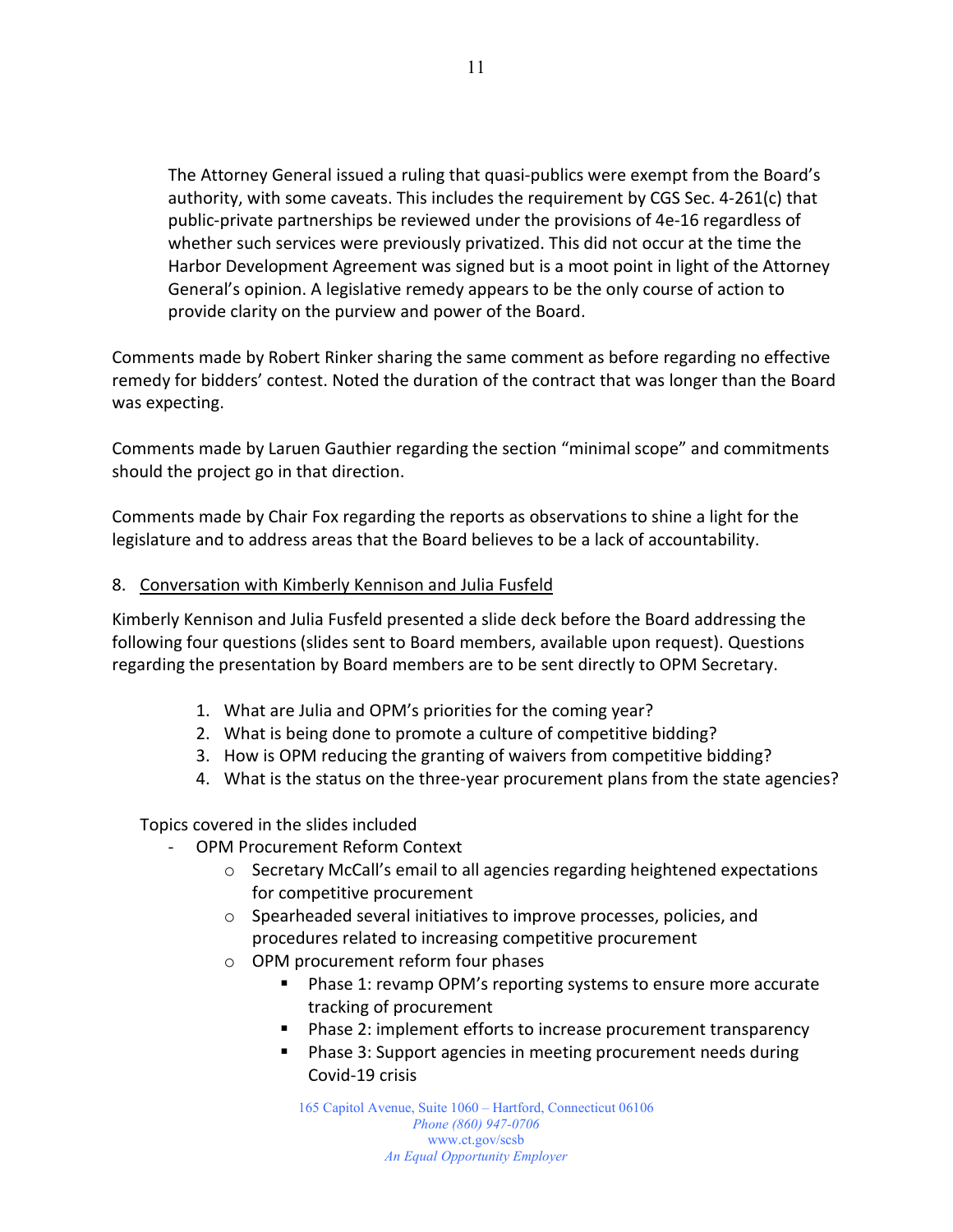- Phase 4: work with agencies to bolster capacity for Results-Driven Contracting competitive procurement and provide training agencies on state procurement practices
- 2021 Procurement Training Schedule
- Additional OPM Procurement Priorities

Comment made by Data Workgroup Chair Alfred Bertoline regarding finding some areas of common opportunities.

Comments made by Chair Fox that Board members who have questions about the presentation follow the recommended procedure by OPM.

#### 9. Other Business

Comments made by Albert Ilg regarding following up on the Board's detailed study on cost of bridge inspections and transferring bridge inspection from contractors to state workers.

Comments made by Lauren Gauthier regarding an article that the Board members shared around concerning some COVID-19 testing that was being done without standard contracting procedures under emergency procurement.

Comments made by Robert Rinker regarding DOT hiring bridge inspectors in response to Mr. Ilg's comments. The Board may have been presented with a 5-year plan to bring those positions in house except for some specialty areas.

#### 10. Public Comment

Philippe De Montigny addressed the Board concerning the date Enstructure was founded.

Matthew Satnick addressed the Board concerning their business with State Pier in New London.

Michelle Farrelly addressed the Board concerning the Connecticut Port Authority and her husband's, Chris Farrelly's, salt company that was operating out of the State Pier.

Kevin Blacker addressed the Board concerning the State Pier in New London.

Board member Lauren Gauthier inquired about pending questions and welcomed Matt and Philippe to connect later to discuss those.